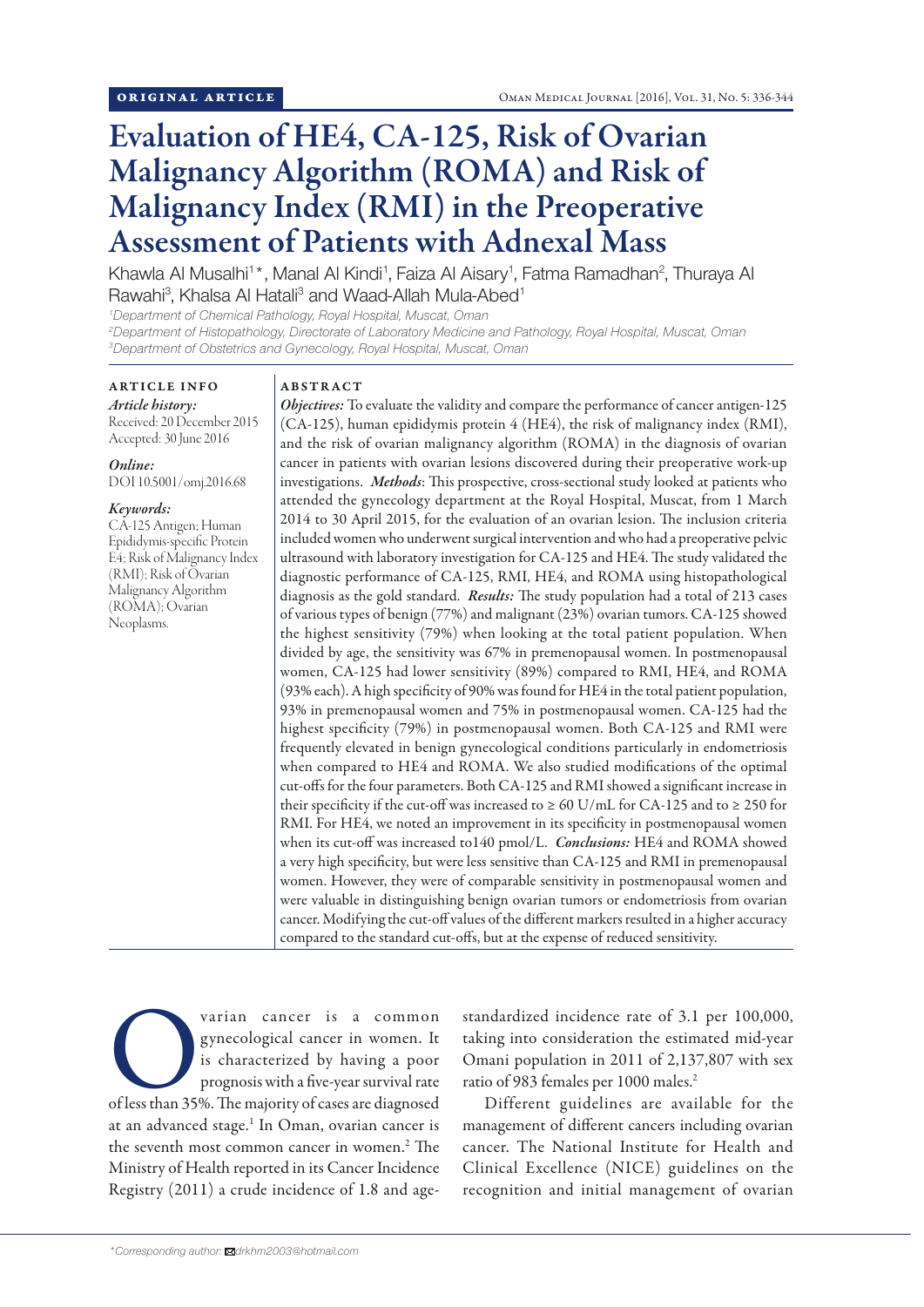cancer addresses the issue of screening symptomatic women presenting to primary care.<sup>3</sup> Important factors for the early diagnosis of ovarian cancer need health providers and women to be made aware of this disease and primary care physicians to initiate investigations early. Thus, it is crucial to assess certain risk factors for women who present with pelvic masses by optimizing health policies and providing sensitive and specific biomarkers for detecting the disease early; hence, providing early surgical staging procedures followed by appropriate treatment in specialized reference centers helping to stop overburdening these centers with benign manageable conditions.

Currently, the standard tools for detecting ovarian cancer are pelvic ultrasonography and measuring serum cancer antigen 125 (also called carbohydrate antigen 125; CA-125) levels, which could be combined with the menopausal status to calculate the risk malignancy index (RMI) and is considered a simple and affordable test.<sup>4</sup> However, due to the performance limitations of the standard tools and aims to improve the sensitivity, specificity, and positive predictive value of tumor markers in ovarian cancer, a number of new biomarkers have been studied and evaluated to be used in combination with CA-125. Of these, human epididymis protein 4 (HE4), was identified as a promising marker.<sup>5</sup> HE4, also called whey-acidic-protein (WAP) and four-disulfide core domain protein 2 (WFDC2), was originally described as an epididymis-specific protein that belongs to a four-disulfide core family. This comprises a heterogeneous group of small acidand heat-stable proteins of divergent function.<sup>6</sup> It is highly over-expressed in epithelial ovarian cancers  $(EOC)$  compared to normal ovarian epithelium.<sup>7-9</sup>

Moore et al<sup>10</sup> developed a new numerical score to predict the risk of ovarian malignancy called the Risk of Ovarian Malignancy Algorithm (ROMA), which incorporates the results of HE4, CA-125, and menopausal status. ROMA was studied by many investigators and found to be a promising biomarker for predicting ovarian cancer.<sup>11</sup> HE4 together with CA-125 can improve the accuracy of ovarian cancer detection. Additionally, HE4 is considered a valuable biomarker for discriminating ovarian cancer from ovarian endometriosis making it a more specific marker than CA-125.12

The aim of this study was to evaluate the validity of CA-125 as a currently used tumor marker for

ovarian cancer and HE4 as a new biomarker for ovarian cancer in a pilot of patients presenting with ovarian lesions during their preoperative workup investigations. We then compared the performance of the four parameters, CA-125, HE4, RMI, and ROMA to determine the best marker to discriminate between benign and malignant ovarian tumors and the appropriate cut-offs of these markers.

#### METHODS

This prospective, cross-sectional study was done at the Royal Hospital, Muscat, using a sample of 213 patients who attended the gynecology department between 1 March 2014 and 30 April 2015 for the evaluation of an ovarian mass. All patients were examined and assessed using pelvic ultrasonography by specialized gynecologists. Blood specimens from these patients were obtained during their first assessment for laboratory work up. All cases underwent surgical intervention at a later stage to obtain a histopathological diagnosis, which was used as the gold standard test. All clinical and laboratory data were collected using the hospital information system AL Shifa 3 Plus.

The blood samples of the patients were collected during their first assessment, before surgical intervention, using standard serum separator tubes (SST) for different biochemical profiles including tumor markers. The samples were centrifuged immediately after collection to get the sera and then analyzed. The remaining sera were stored at -20 $\,^{\circ}$ C. After collecting the required number of specimens, serum HE4 was measured.

Both CA-125 and HE4 assays were done by a two-step immunoassay using the Architect i2000 SR Immunoassay Analyzer (Abbott Laboratories, Illinois, US), which uses chemiluminescence microparticle immunoassay technology. All manufacturer recommendation for maintenance, calibration, and internal quality assessment were followed for both assays. The between run precisions of CA-125 were 2.8%, 3.2%, and 2.2% for the levels of internal quality control (low, middle, and high concentration of CA-125) materials, respectively. Inhouse analytical verification of HE4 was performed before it was adopted, as it was a newly introduced test in the Royal Hospital. Within- and betweenrun imprecision studies for HE4 assay were done by running three levels of internal quality control five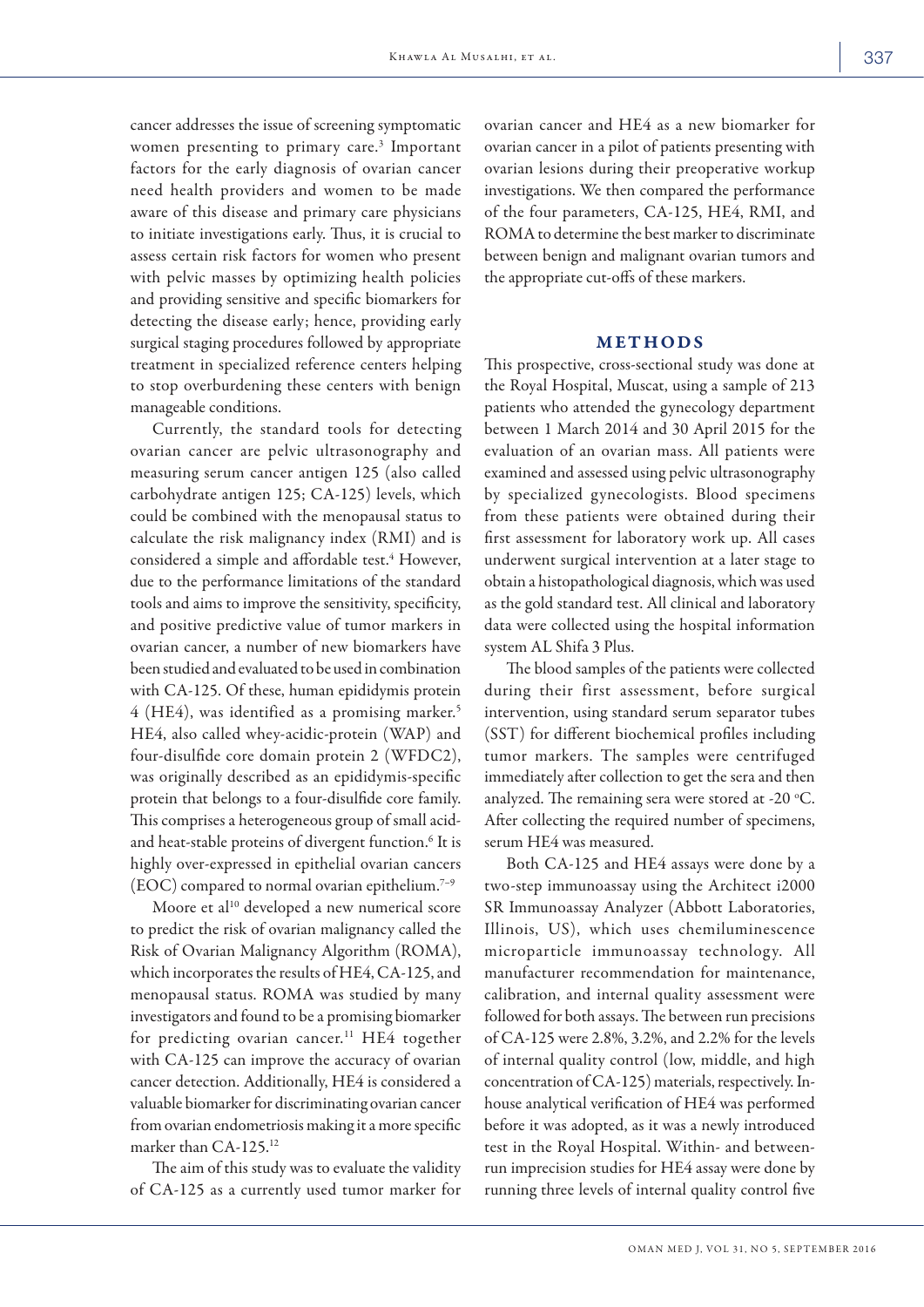times in the same run and five times on five different days. The within-run precisions of the three levels of internal quality control for the HE4 assay were 1.9%, 2.8%, and 2.2% whereas the between-run precisions were 1.5%, 4.8%, and 5.7%, respectively.

Patients were grouped according to age (preand postmenopausal) and lesion type (benign or malignant). The postmenopausal status was defined as one year or more of amenorrhea or an age of 50 years or more if the woman had undergone a hysterectomy. From the variables collected, the RMI was calculated using the formula:

RMI 2 =  $U \times M \times$  serum CA-125 where U is the total ultrasound score, M is the menopausal status and CA-125 value in U/mL.<sup>13</sup>

ROMA was calculated using CA-125 and HE4 results as per the manufacturer's recommendations (Abbott ARCHITECT ci8200; Abbott Laboratories, Illinois, US). This was followed as recommended by Moore et al, by calculating a predictive index (PI) for premenopausal and postmenopausal patients separately using equation 1 and 2 as follows:10

1. PI for premenopausal women:

$$
PI = -12.0 + 2.38^* \ln HE4 + 0.0626^* \ln(CA - 125)
$$

2. PI for postmenopausal women:

 $PI = -8.09 + 1.04*lnHE4 + 0.732*ln(CA-125)$ The ROMA score was then obtained using the equation:

ROMA % =  $\exp$  PI /  $(1 + \exp$  PI $) \times 100\%$ where Exp  $PI = e^{PI}$ 

The cut-off value for CA-125 was 35 U/mL as recommended by the manufacturer and the cutoff value for RMI was 200 as proposed by Jacobs et al.14 The cut-off value for HE4 was 70 pmol/L, and for ROMA for high-risk premenopausal and postmenopausal women was 13.1% and 27.7%, respectively.10

A comparison study was done for the four parameters (CA-125, RMI, HE4, and ROMA) and the validity indicators including sensitivity, specificity, positive and negative predictive values (PPV and NPV) and efficiency were calculated. Both the receiver operating characteristic (ROC) curve and area under the curve (AUC) were calculated, and the most valid cut-offs were determined accordingly. For all statistical comparisons, a *p*-value < 0.050 was accepted as statistically significant. All statistical analysis was done using SPSS Statistics (SPSS Statistics, Chicago, US) version 22.

#### RESULTS

This prospective study included 213 women who attended the gynecology clinic at the Royal Hospital, Muscat. One-hundred and sixty-two women (76%) were premenopausal, of whom 21 (13%) had a malignant ovarian lesion. Fifty-one (24%) women were postmenopausal, and 27 (53%) of these had malignant ovarian lesion [Table 1].

The total number of ovarian specimens was 213, of which 165 (77.5%) were benign, and 48 (22.5%) were malignant tumors. Table 2 shows the histopathology results of all ovarian specimens in pre- and postmenopausal cases. The histopathology classifications of ovarian tumors included surface epithelial-stromal, sex cord stromal, and germ cell tumors. Lesions that did not fit into one of these three groups were termed "others".

Table 1: Patients' demographic characteristics. Data are presented as mean±SD and median (range) unless otherwise indicated.

|                                | All, $n = 213$          |                          |            | Premenopausal, $n = 162$ |                         |            | Postmenopausal, $n = 51$ |                         |            |
|--------------------------------|-------------------------|--------------------------|------------|--------------------------|-------------------------|------------|--------------------------|-------------------------|------------|
|                                | B                       | M                        | $p$ -value | B                        | M                       | $p$ -value | B                        | M                       | $p$ -value |
| $n(\%)$                        | 165(78)                 | 48(23)                   |            | 141(87)                  | 21(13)                  |            | 24(47)                   | 27(53)                  |            |
| Age,<br>years                  | $35+14$<br>$33(13-80)$  | $50 + 18$<br>$55(21-83)$ | 0.001      | $31\pm9$<br>$31(13-50)$  | $32 + 8$<br>$33(21-49)$ | 0.374      | $61 + 10$<br>$59(47-80)$ | $64 + 9$<br>$64(51-83)$ | 0.595      |
| BMI,<br>$\text{kg}/\text{m}^2$ | $28 + 6$<br>$27(15-48)$ | $27 + 7$<br>$27(15-45)$  | 0.374      | $27 + 6$<br>$27(15-44)$  | $28 + 7$<br>$28(15-49)$ | 0.767      | $30+6$<br>$29(22 - 48)$  | $26 + 6$<br>$23(19-39)$ | 0.463      |
| Parity, n                      |                         |                          | 0.003      |                          |                         | 0.148      |                          |                         | 0.070      |
| Null                           | 80                      | 10                       |            | 80                       | 8                       |            | $\mathbf{0}$             | $\overline{2}$          |            |
| Primi                          | 15                      |                          |            | 15                       |                         |            | $\Omega$                 | $\theta$                |            |
| Multi                          | 69                      | 28                       |            | 46                       |                         |            | 23                       | 17                      |            |

*B: benign; M: malignant; Null: nulliparity; Primi: primi-parity (1 child); Multi: multi-parity (>1 child).*

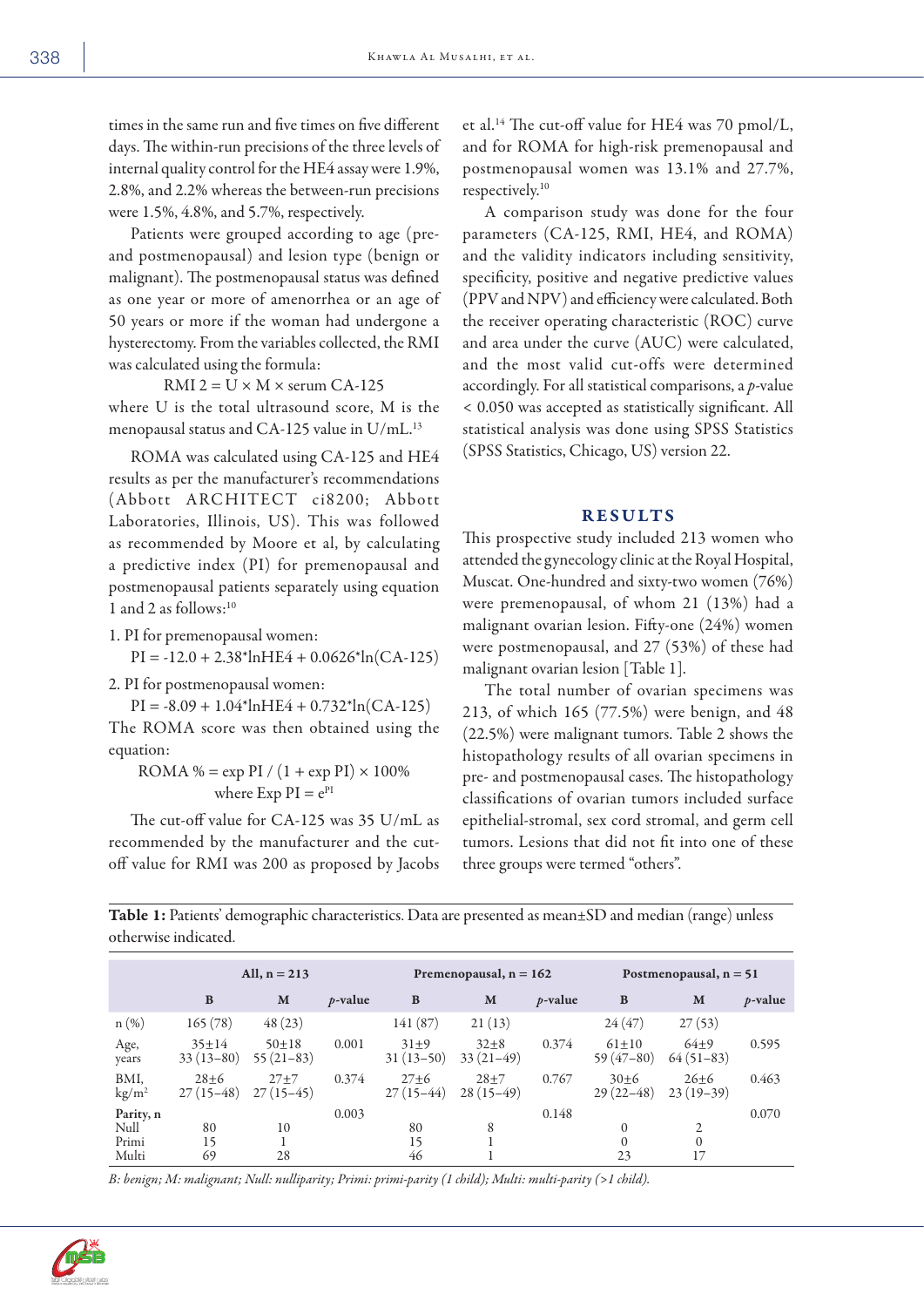| <b>Tumor</b> | Benign                  |                   |                          |                   | Malignant                     |                  |                  |                   |  |
|--------------|-------------------------|-------------------|--------------------------|-------------------|-------------------------------|------------------|------------------|-------------------|--|
|              | <b>Type</b>             | All,<br>$n = 165$ | Pre,<br>$n = 142$        | Post,<br>$n = 24$ | Type                          | All,<br>$n = 48$ | Pre,<br>$n = 21$ | Post,<br>$n = 27$ |  |
| Epithelial   | Serous<br>cystadenoma   | 17                | 12                       | 5                 | Serous<br>adenocarcinoma      | 20               | 5                | 15                |  |
|              | Mucinous<br>cystadenoma | 10                | 8                        | 2                 | Mucinous<br>adenocarcinoma    | $\mathbf{1}$     | $\mathbf{1}$     | $\mathbf{0}$      |  |
|              | Endometrial<br>cysts    | 34                | 34                       | $\Omega$          | Endometrial<br>adenocarcinoma | 3                | 1                | $\overline{2}$    |  |
|              | Sermo-mucinous          | 1                 | $\mathbf{1}$             | $\overline{0}$    | Undifferentiated              | $\mathbf{1}$     | $\Omega$         | 1                 |  |
|              |                         |                   |                          |                   | Borderline epithelial         | 7                | 6                | 1                 |  |
|              | Total, $n$ $(\%)$       | 62(37.6)          | 55(38.7)                 | 7(29.2)           | Total, $n$ $(\%)$             | 32(66.7)         | 13(62.0)         | 19(70.4)          |  |
| Sex cord     | Fibroma                 | 4                 | $\mathbf{3}$             | 1                 | Granulosa                     | 5                | 4                | 1                 |  |
|              | Thecoma                 | 3                 | $\overline{2}$           | 1                 |                               |                  |                  |                   |  |
|              | Total, $n$ $(\%)$       | 7(4.2)            | 5(3.5)                   | 2(8.3)            | Total, $n$ $(\%)$             | 5(10.4)          | 4(19.0)          | 1(3.7)            |  |
| Germ cell    | Teratoma                | 33                | 29                       | $\overline{4}$    | Yolk sac cancer               | 1                | 1                | $\mathbf{0}$      |  |
|              | Struma ovarri           | $\overline{2}$    | $\overline{2}$           | $\Omega$          | Immature teratoma             | $\overline{2}$   | $\overline{2}$   | $\Omega$          |  |
|              | Total, $n$ $(\%)$       | 35(21.2)          | 31(21.8)                 | 4(16.7)           | Total, $n$ $(\%)$             | 3(6.3)           | 3(14.3)          | 0(0.0)            |  |
| Others       | Simple cyst             | 9                 | 5                        | 4                 | Secondaries                   | 7                | 1                | 6                 |  |
|              | Functional cyst         | 26                | 23                       | 3                 | Lymphoma                      | $\mathbf{1}$     | $\Omega$         | 1                 |  |
|              | Abscess                 | 7                 | $\overline{\phantom{0}}$ | 3                 |                               |                  |                  |                   |  |
|              | Para-ovarian cyst       | 4                 | $\overline{4}$           | $\mathbf{0}$      |                               |                  |                  |                   |  |
|              | Fibroid                 | 9                 | 8                        | 1                 |                               |                  |                  |                   |  |
|              | Normal                  | 6                 | 5                        | 1                 |                               |                  |                  |                   |  |
|              | Total, $n$ $(\%)$       | 61(37.0)          | 50(35.2)                 | 11(45.8)          | Total, $n$ $(\%)$             | 8(16.7)          | 1(4.8)           | 7(25.9)           |  |

Table 2: Histopathological types of ovarian tumors in the study population.

*Pre: pre-menopausal; Post: post-menopausal.*

 The four variables (CA-125, RMI, HE4, and ROMA) were tested in the study by detailed descriptive analysis within the two main groups of benign and malignant lesions [Table 3]. In this setting, to test for a significant difference, nonparametric *t*-tests were applied (Kruskal-Wallis test and Mann-Whitney U test). All four parameters showed significantly higher median values within the malignant group when compared to the benign group. The distribution of the four variables was also checked through the different histopathology lesions. All showed a significant difference (*p* < 0.050) between benign and malignant groups except for the sex cord tumors in which the four tested variables were not statistically different between the lesion types.

Table 3: CA-125, RMI, HE4, and ROMA values in all, pre-menopausal (pre) and post-menopausal (post) patient groups at their standard cut-offs. Data presented as mean ± SD and median (range).

| Variable   | All            |                  |                | Pre                | Post              |                  |  |
|------------|----------------|------------------|----------------|--------------------|-------------------|------------------|--|
|            | Benign         | Malignant        | Benign         | Malignant          | Benign            | Malignant        |  |
| CA-125,    | $62+132$       | $1039 + 2326$    | $67+141$       | $927 + 3153$       | $31 + 40$         | $1125 \pm 1454$  |  |
| U/mL       | $23(1-978)$    | $261(7-14507)$   | $24(4 - 2296)$ | $65(7-14507)$      | $20(5-199)$       | $458(8-5733)$    |  |
| <b>RMI</b> | $189+427$      | $10751 + 19543$  | $164 + 374$    | $3640+12631$       | $336+651$         | 15961+22332      |  |
|            | $45(4 - 3184)$ | $1777(7-91728)$  | $40(4-2296)$   | $260(7-58028)$     | $140(20-3184)$    | 7264 (128-91728) |  |
| HE4.       | $65.8 + 210.8$ | $688.8 + 1122.4$ | $42.3 + 43.8$  | $387.8 \pm 1280.8$ | $180.3 + 537.8$   | $923.0+941.2$    |  |
| pmol/L     | $43(18-2677)$  | $207(27-5932)$   | $41.8(18-537)$ | $66.9(27-5932)$    | $51.0(24 - 2677)$ | 7264 (128-91728) |  |
| ROMA,      | $8.9 + 13.1$   | $59.4 + 40.2$    | $6.9 + 9.0$    | $28.2 + 32.8$      | $21.0+23.6$       | $83.6 + 26.4$    |  |
| $\%$       | $6(1-96)$      | $77.0(2-100)$    | $5.0(1-96)$    | $16.6(2-100)$      | $12.5(4-94)$      | $96(12-100)$     |  |

*The p-value is < 0.001 for all variables (CA-125, RMI, HE4, and ROMA) between benign and malignant tumor in all, pre- and postmenopausal women.*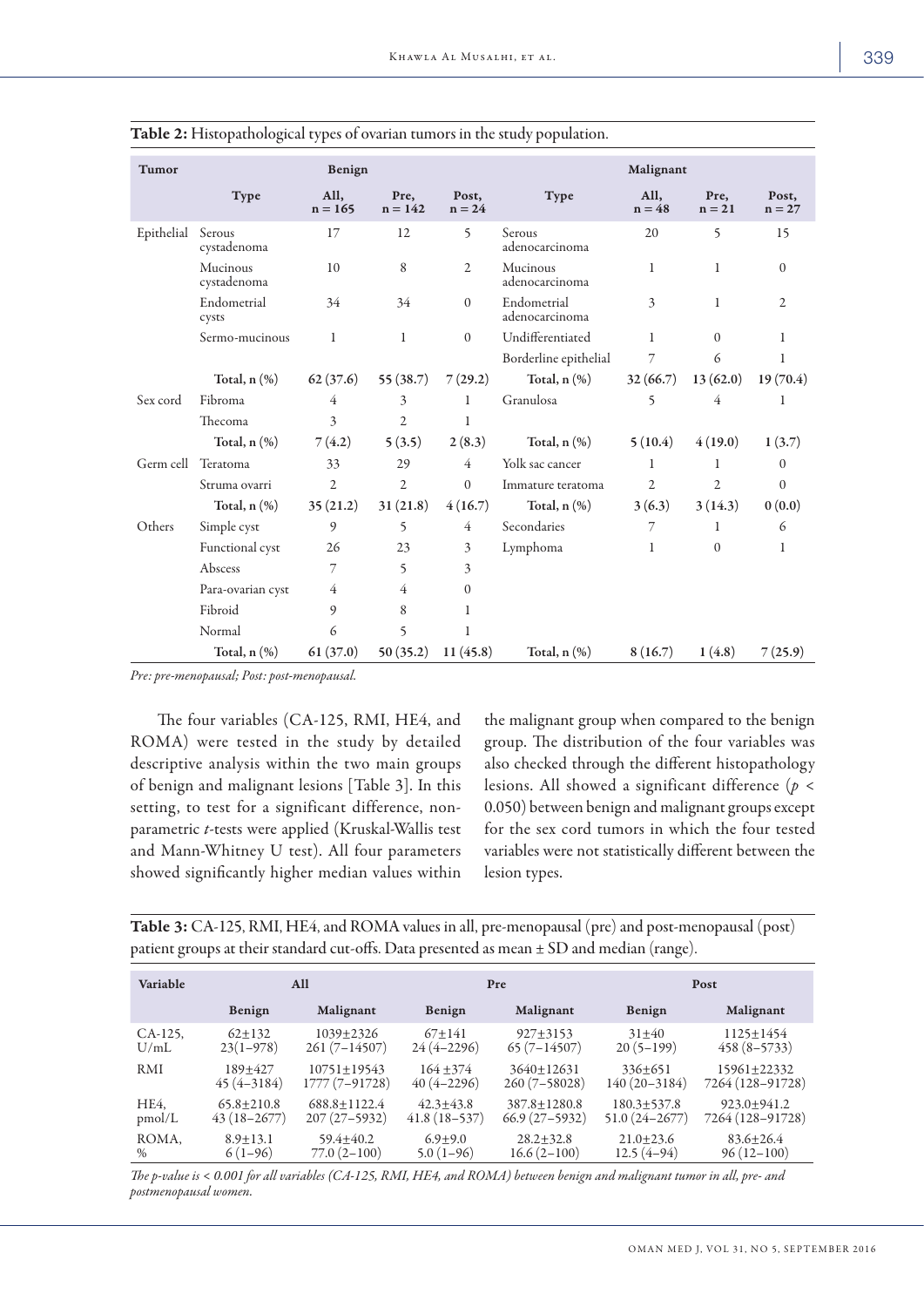| <b>STATE</b><br>I<br>۰.<br>M. | ۰. |
|-------------------------------|----|
|-------------------------------|----|

| Indicators  | Age group | $CA-125$<br>$\geq$ 35 U/mL | $RMI \geq 200$ | HE4<br>$\geq$ 70 pmol/L | <b>ROMA</b> pre<br>$≥13.1$ post $≥27.7$ |
|-------------|-----------|----------------------------|----------------|-------------------------|-----------------------------------------|
| Sensitivity | All       | 79                         | 77             | 71                      | 75                                      |
|             | Pre       | 67                         | 57             | 57                      | 52                                      |
|             | Post      | 89                         | 93             | 93                      | 93                                      |
| Specificity | All       | 62                         | 82             | 90                      | 88                                      |
|             | Pre       | 60                         | 85             | 93                      | 90                                      |
|             | Post      | 79                         | 67             | 75                      | 78                                      |
| <b>NPV</b>  | All       | 91                         | 93             | 91                      | 92                                      |
|             | Pre       | 92                         | 93             | 94                      | 93                                      |
|             | Post      | 86                         | 89             | 90                      | 90                                      |
| <b>PPV</b>  | All       | 38                         | 56             | 68                      | 65                                      |
|             | Pre       | 20                         | 36             | 55                      | 44                                      |
|             | Post      | 83                         | 76             | 81                      | 83                                      |
| Efficiency  | All       | 71                         | 80             | 81                      | 82                                      |
|             | Pre       | 63                         | 71             | 75                      | 71                                      |
|             | Post      | 84                         | 80             | 84                      | 85                                      |
| <b>AUC</b>  | All       | 0.809                      | 0.853          | 0.824                   | 0.837                                   |
|             | Pre       | 0.673                      | 0.724          | 0.674                   | 0.680                                   |
|             | Post      | 0.938                      | 0.941          | 0.897                   | 0.944                                   |

Table 4: Validity indicators of the tested parameters in all, pre-menopausal (pre) and post-menopausal (post) patient groups at their standard cut-offs.

Using the proposed cut-offs for the four tested variables, the validity indicators for the four parameters including their sensitivity, specificity, NPV, PPV, efficiency, and AUC are shown in Table 4.

Table 5: Comparison of the tested four parameters among patients with endometriosis and other benign ovarian lesions. Data are presented as mean ± SD and median (range).

| <b>Tested</b><br>parameters | Endometriosis,<br>$n = 34$ | Other<br>benign<br>lesions,<br>$n = 132$ | $p$ -value |
|-----------------------------|----------------------------|------------------------------------------|------------|
| CA-125,<br>U/mL             | $133+197$                  | $43+102$                                 | < 0.001    |
|                             | $64(9-973)$                | $19(1-978)$                              |            |
| R M I                       | $327+557$                  | $153 + 381$                              | < 0.001    |
|                             | $111(26 - 2296)$           | $36(4-$<br>3184)                         |            |
| HE4,<br>pmol/L              | $43.6 + 14.1$              | $71.6 + 236.3$                           | 0.845      |
|                             | $41.1(21-78)$              | $42.8(18-$<br>2677)                      |            |
| ROMA, %                     | $6.9 + 5.6$                | $9.4 + 14.4$                             | 0.462      |
|                             | $5.3(1.0-22.3)$            | $5.6(0.7 -$<br>96.1)                     |            |

Out of the 48 ovarian cancer cases, CA-125 detected 38 cases while HE4 detected 34. The four parameters were able to detect the various types of ovarian cancer except for sex cord/granulosa tumors in which these tools detected one out of five cases. The four parameters detected most epithelial tumors except for borderline lesions. CA-125 was able to detect four out of seven cases, and HE4 was able to detect two of seven cases only. The validity indicators for the four variables were also tested in EOC lesions alone and were compared to all cases of ovarian cancers. The highest calculated sensitivity was for CA-125 (88% in EOC vs. 79% in all) followed by RMI (84% in EOC vs. 77% in all) and ROMA (84% in EOC vs. 75% in all). HE4 measured the least sensitivity (78% in EOC vs. 71% in all).

In contrast, the false positive rates in different benign lesions were similar in most lesions except for endometriosis, teratoma, and fibroid lesions in which CA-125 level was raised in 27/34, 7/33, and 6/9 of cases respectively, compared to the HE4 level that was raised only in 3/34, 0/33 and 3/9 of cases, respectively. Two cases of fibroid lesions had Chronic Kidney Disease (CKD) stage 5 and one fibroid case had ascites, which are known to contribute to the false positive results.<sup>15,16</sup>

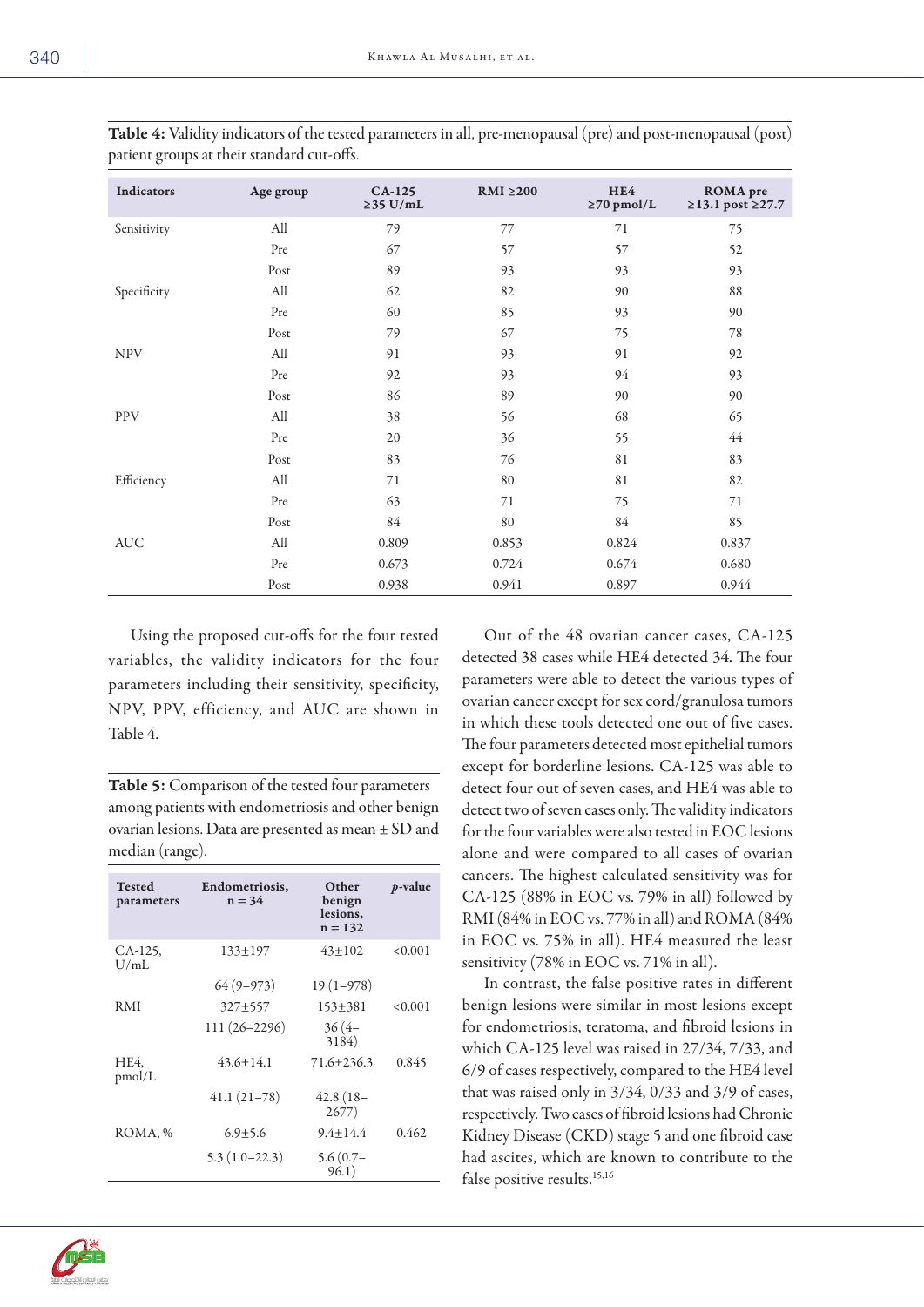

Figure 1: The receiver operating characteristic (ROC) curve and area under the curve (AUC) of CA-125, RMI, HE4, and ROMA for (a) all, (b) premenopausal, and (c) postmenopausal patients.

To compare endometriosis with other benign ovarian lesions, the medians of the four parameters were calculated in both groups as shown in Table 5. Both HE4 and ROMA showed no significant difference between the two types of lesions whereas for CA-125 and RMI the medians revealed significantly higher levels in the endometriosis lesion group.

Figure 1 shows the ROC curve of the four parameters in all, premenopausal, and postmenopausal groups. RMI showed a slightly higher AUC than the other parameters in all (0.853) and the premenopausal (0.724) women. However, all tested parameters were slightly better than CA-125 in these groups. ROMA and RMI had a slightly higher AUC in the postmenopausal group (0.944 and 0.941, respectively) and the AUC of HE4 was the lowest in this group (0.897). Using the ROC curve, different cut-offs were investigated to determine the optimal cut-off to get the appropriate sensitivity and specificity [Table 6].

# DISCUSSION

CA-125 in this study had the highest sensitivity (79%) in the total study population and the premenopausal group (67%) compared to the other markers. However, in the postmenopausal group, CA-125 had a sensitivity of 89%, lower than the 93% sensitivity of the other three markers. In contrast, a high specificity of 90% was found for HE4 in the total study population. This was 93% in the premenopausal group and 75% in the postmenopausal group. CA-125 had the highest specificity of 79% in the postmenopausal group, compared to 78% for ROMA, 75% for HE4 and 67% for RMI. Hence, HE4, and ROMA showed a high specificity, and although they were less sensitive than CA-125 and RMI in premenopausal women, they were of comparable sensitivity in postmenopausal women in addition to their higher specificity.

All epithelial tumors were detected by one or more of the four markers except the borderline lesions. Of the seven cases with borderline epithelial lesions, CA-125 was the best marker for their detection. CA-125 detected four out of seven of cases, RMI and ROMA detected three out of seven of cases, and HE4 detected two of seven of cases. The four markers detected only one of five cases of sex cord/granulosa tumor.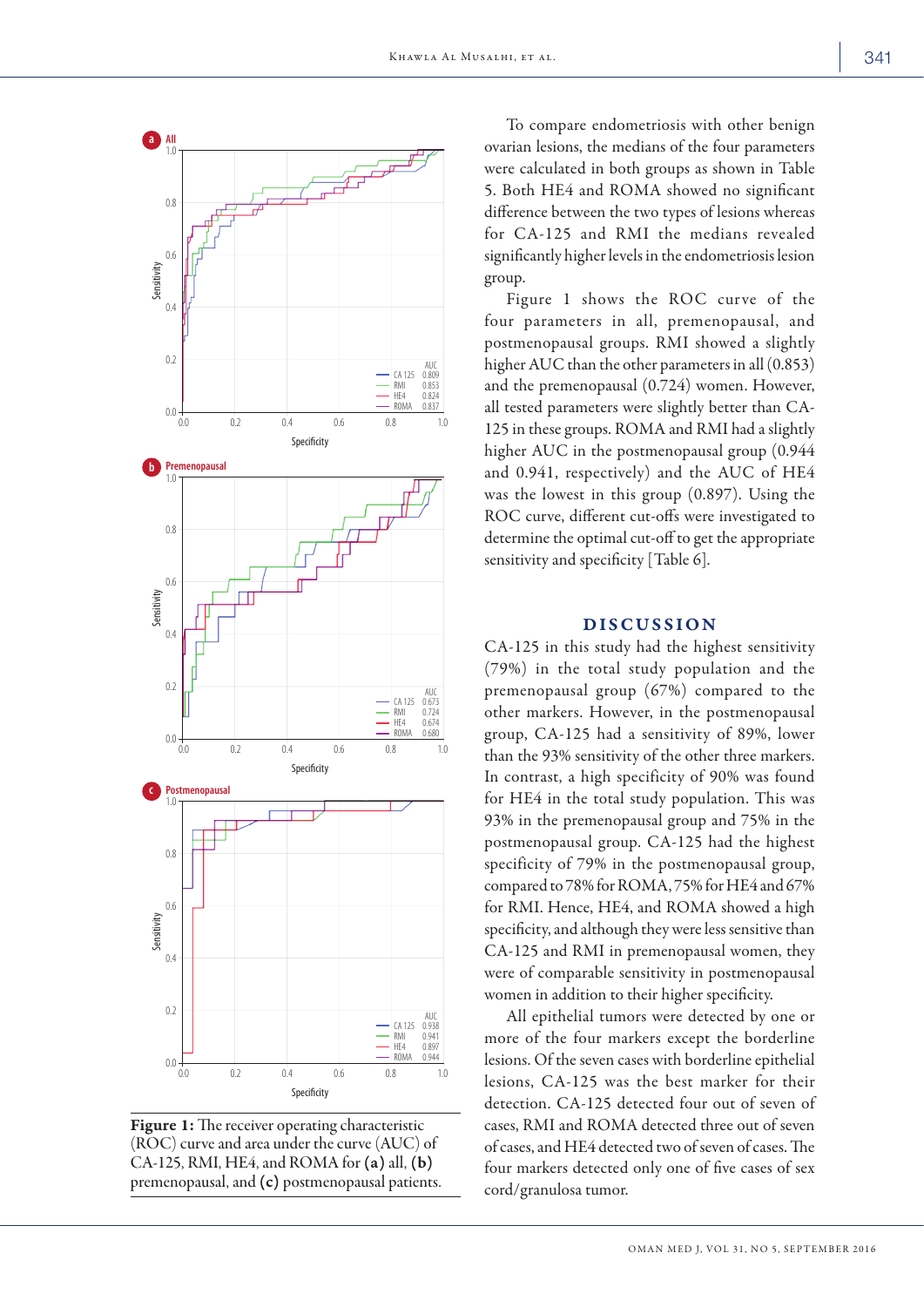| Parameter    | Group | Standard cut-offs        |             | Optimal cut-offs |         |             |             |
|--------------|-------|--------------------------|-------------|------------------|---------|-------------|-------------|
|              |       | Cut-off                  | Sensitivity | Specificity      | Cut-off | Sensitivity | Specificity |
| CA-125, U/mL | All   | 35                       | 79          | 62               | 82      | 71          | 86          |
|              | Pre   | 35                       | 67          | 60               | 60      | 57          | 78          |
|              | Post  | 35                       | 89          | 79               | 71      | 89          | 96          |
| RMI          | All   | 200                      | 77          | 82               | 348     | 73          | 90          |
|              | Pre   | 200                      | 57          | 85               | 240     | 57          | 88          |
|              | Post  | 200                      | 93          | 67               | 944     | 85          | 96          |
| HE4, pmol/L  | All   | 70                       | 71          | 90               | 77.5    | 71          | 96          |
|              | Pre   | 70                       | 57          | 93               | 63.6    | 91          | 52          |
|              | Post  | 70                       | 93          | 75               | 137.9   | 89          | 92          |
| ROMA, %      | All   | $\overline{\phantom{a}}$ | 75          | 88               | 22.7    | 71          | 96          |
|              | Pre   | 13.1                     | 52          | 90               | 16.4    | 52          | 94          |
|              | Post  | 27.7                     | 93          | 78               | 28.4    | 93          | 88          |

Table 6: Sensitivity and specificity of the four parameters for premenopausal and postmenopausal patients at the standard cut-offs and optimal identified cut-offs.

Ferraro et al<sup>5</sup> reported in their meta-analysis overlapped sensitivity of 79% for HE4 and CA-125, but a significantly higher specificity for HE4 (93%) compared to CA-125 (78%). Similarly, Anastasi et  $a^{12}$  reported a higher sensitivity for CA-125 (90%) compared to HE4 (87%) and a lower specificity for CA-125 (70%) compared to HE4 (100%) in the diagnosis of EOC. A prospective study by Richards et al<sup>17</sup> noted that HE4 had a better specificity than CA-125 for the diagnosis of ovarian cancer in all women as well as in premenopausal women in addition to the higher ROC-AUC for HE4 compared to CA-125 in all women. ROMA was not inferior to the RMI calculation in their study population.

We reported that both CA-125 and HE4 were not sensitive to diagnose borderline ovarian cancer. To increase their sensitivity and specificity in this setting, it was suggested to perform serials of CA-125 and HE4 measurements along with ultrasound assessment.18 Also, CA-125 was reported as a poor marker for detecting granulosa cell tumors.19 When analyzing the false positive rates in different benign lesions, CA-125 was frequently elevated in patients with benign gynecological conditions particularly in premenopausal women compared to HE4 (38% vs. 10%, respectively). Some cases (mainly endometriosis) were found to have high levels of CA-125 and RMI compared to HE4 and ROMA. The medians of HE4 and ROMA values showed no significant difference between benign ovarian lesions and endometriosis, whereas the results of CA-125 and RMI revealed significantly higher levels in endometriosis. HE4 and ROMA can be useful markers when CA-125 levels are falsely elevated particularly in cases of endometriosis. Others also reported that measuring HE4 can be a valuable approach for distinguishing patients with ovarian endometrioma or other benign adnexal masses from those with ovarian malignancy, which may reduce other costs by reducing expensive diagnostic procedures.12 Similar to CA-125, HE4 values were noted to be falsely raised in the two cases with CKD stage 5 and one case with ascites, which has been previously reported for both markers.<sup>16</sup>

In this study, RMI appears to be comparable to ROMA, but a critical inspection may be needed in this setting since in our patient series the RMI score was calculated using an objective ultrasound assessment, which depends solely on the experience of the gynecologist. The calculated RMI value may be affected if ultrasound examination is performed by non-trained personnel including primary health care clinicians. Anton et al<sup>20</sup> and Moore et al<sup>21</sup> assessed the impact of using advanced computed tomography or magnetic resonance imaging on RMI score and its outcome. They found that the performance was not affected by these modifications, and no differences were noted in the accuracy of the four parameters for differentiating between the types of ovarian masses.

For CA-125 and RMI, we observed a significant increase in their specificity if the cut-off was increased to  $\geq 60$  U/mL for CA-125 and to  $\geq 250$  for RMI.

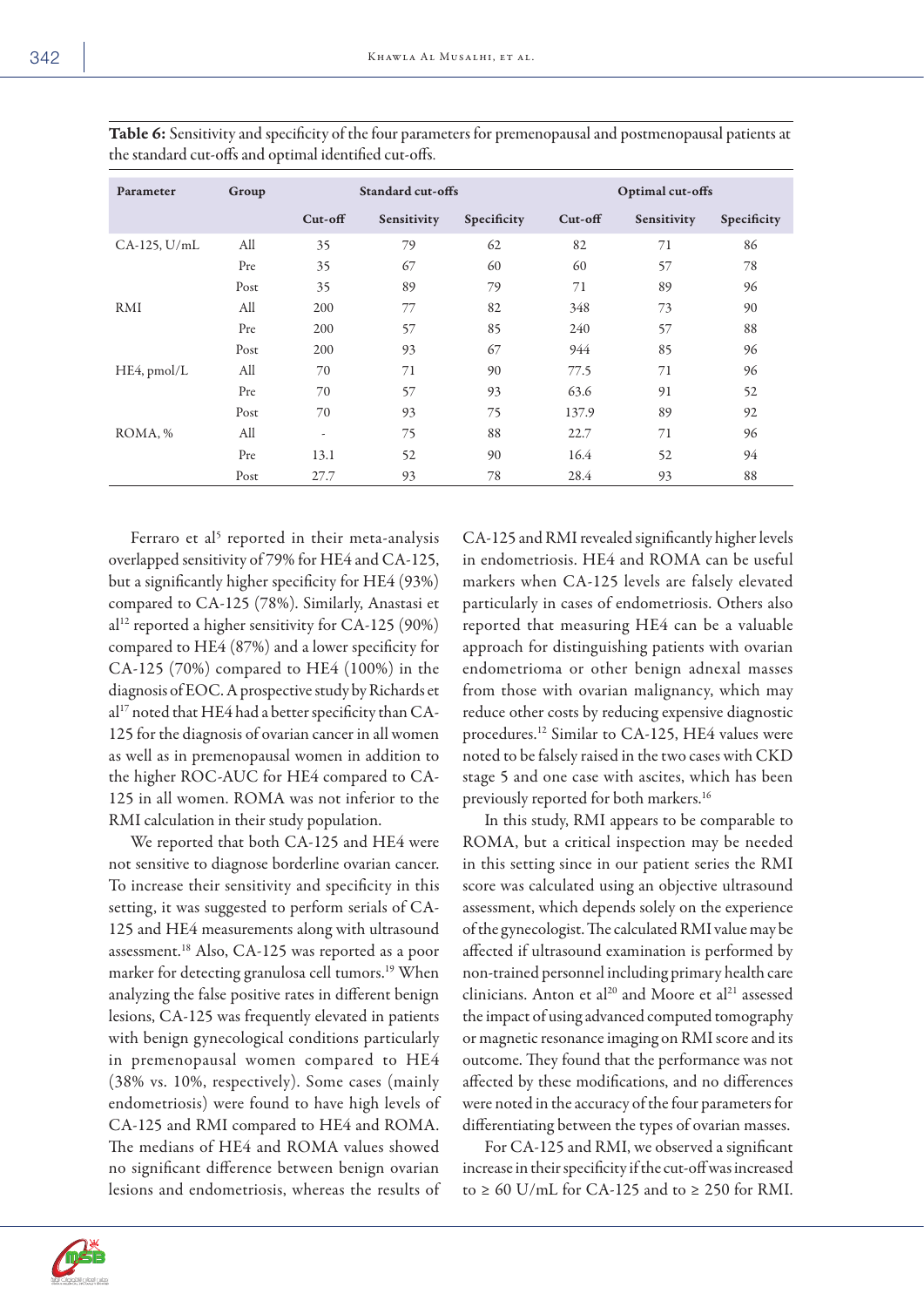For HE4, we noted an improvement in its specificity in the postmenopausal group when its cut-off was increased to 140 pmol/L. No significant change in the performance of ROMA was noted when its cut-off was altered for any groups. Winarto et al<sup>22</sup> reported a better prediction of ovarian malignancy when using modified cut-offs for the different markers compared to the standard cut-offs, which resulted in higher specificity and accuracy but at the expense of reduced sensitivity. They reported that at modified cut-off values of CA-125 (165.2 U/mL), HE4 (103.4 pmol/L), RMI (368.7) and ROMA (28/54), the sensitivity and specificity was 67% and 75.4% for CA-125; 73.1% and 85.2% for HE4; 73.1% and 80.3% for RMI; and 77.6% and 86.9% for ROMA. When compared to the standard cut-off values, the sensitivity and specificity was 91% and 24.6% for CA-125; 83.6% and 65% for HE4; 80.6% and 65.6% for RMI; and 91.0% and 42.6% for ROMA.

Moszynski et al<sup>23</sup> studied the usefulness of HE4 as a second-line test in the assessment of women with suspicious ovarian tumors. They concluded that HE4 had a higher specificity, accuracy, and positive predictive value than CA-125. However, the two markers are complementary and may be useful in situations when less experienced sonographers perform a pelvic ultrasound. This may suggest that HE4 is a more reliable test than RMI since the latter is dependent on ultrasound score. Therefore, taking into account the high sensitivity of CA-125 and high specificity of HE4, a panel of both tests using algorithms such as ROMA appears to be advantageous. Moore et al<sup>10,24</sup> reported a sensitivity of 94.3% and specificity of 75% in one study and a sensitivity of 76.5% and specificity of 95% in another study when both were combined to differentiate benign from malignant ovarian lesions. The authors also reported a sensitivity of 93.8%, a specificity of 74.9% and a negative predictive value of 99% when using both markers in a ROMA.<sup>25</sup> The combined panel has the advantage of being less likely to be elevated in benign tumors compared to CA-125, particularly in differentiating endometriosis from malignant ovarian tumors.

Recently a novel diagnostic index combining HE4, CA-125, and age was reported as a simple index that could be used to speed up the referral of women with suspected ovarian cancer and was independent of ultrasound and menopausal status.<sup>26</sup>

Additionally, there are genetic algorithms for risk assessment of ovarian cancer screening that have been recently described by applying classic genetic pedigree with a panel of biomarkers that identify both phenotypic and genotypic expression of highrisk markers followed by conventional and advanced ultrasonography. This approach might improve the screening process of asymptomatic high-risk women using this technology in specialized centers in the future.27 However, the inclusion of HE4 and use of algorithms in the workup investigations has to consider its cost-effectiveness and impact on the total budgetary expenditure of the overall service balanced by the additional advantages of its use, whether alone or in combination with CA-125 that allows calculation of the ROMA. This includes the number of patients' referrals to gyne-oncology clinics as the available evidence still support CA-125 with lowered cut-off as a cost-effective strategy.<sup>28</sup>

## CONCLUSION

Our study indicates that CA-125 and HE4, as well as ROMA and RMI values, are useful tools to differentiate between benign and malignant ovarian tumors. Although HE4 and ROMA were less sensitive than CA-125 and RMI in premenopausal women, they were of comparable sensitivity in postmenopausal women in addition to their higher specificity. HE4 and ROMA were more useful in distinguishing other benign ovarian tumors or endometriosis from ovarian cancer. HE4 can be a useful marker in situations where pelvic ultrasonography is performed by less experienced sonographers as in a primary care setting to triage further women presenting with adnexal lesions.

#### *Disclosure*

The authors declared no conflicts of interest. No funding was received for this study.

#### references

- 1. Heintz AP, Odicino F, Maisonneuve P, Quinn MA, Benedet JL, Creasman WT, et al. Carcinoma of the ovary. FIGO 26th Annual Report on the Results of Treatment in Gynecological Cancer. Int J Gynaecol Obstet 2006 Nov;95(Suppl 1):S161-S192.
- Cancer incidence in Oman, 2011, Dept of Non-Communicable Disease Surveillance and Control, Directorate General of Health Affairs, Ministry of Health, Oman: [Cited December 2015]. Available from: http/// www.moh.gov.om.
- 3. NICE Clinical Guideline 122. The recognition and initial management of ovarian cancer. 2011. [Cited December